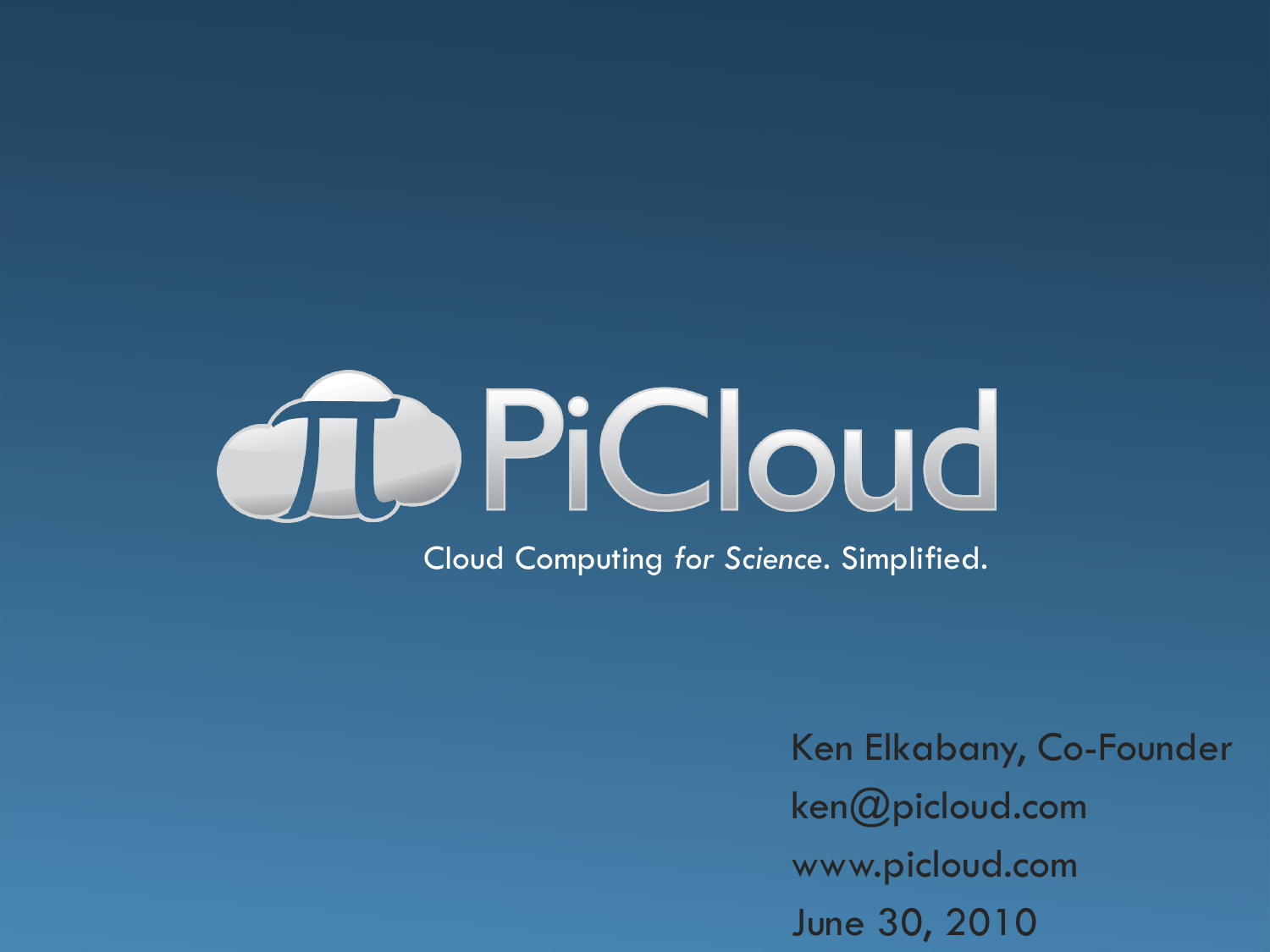What is cloud computing?



Cloud computing is a style of computing in which **dynamically scalable** and often **virtualized** resources are provided as a service over the Internet.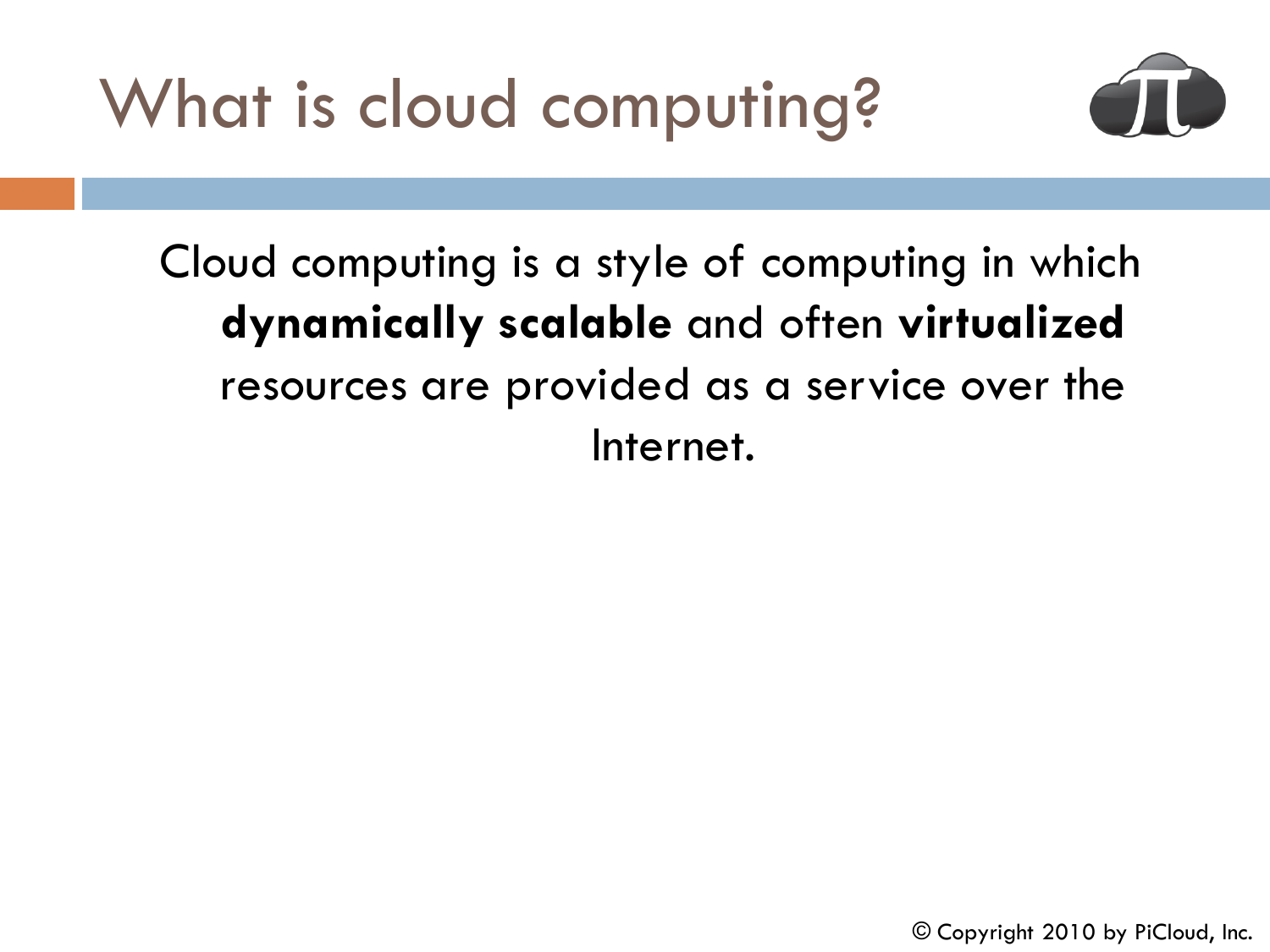### Cloud Characteristics



- $\square$  Low upfront costs
	- **□** Servers are not purchased, only rented (utility computing)
- Multi-tenant
	- **E** Centralization of infrastructure geographically
	- **High-levels of utilization and efficiency**
- □ Scalable and Agile
	- **On-demand provisioning of resources**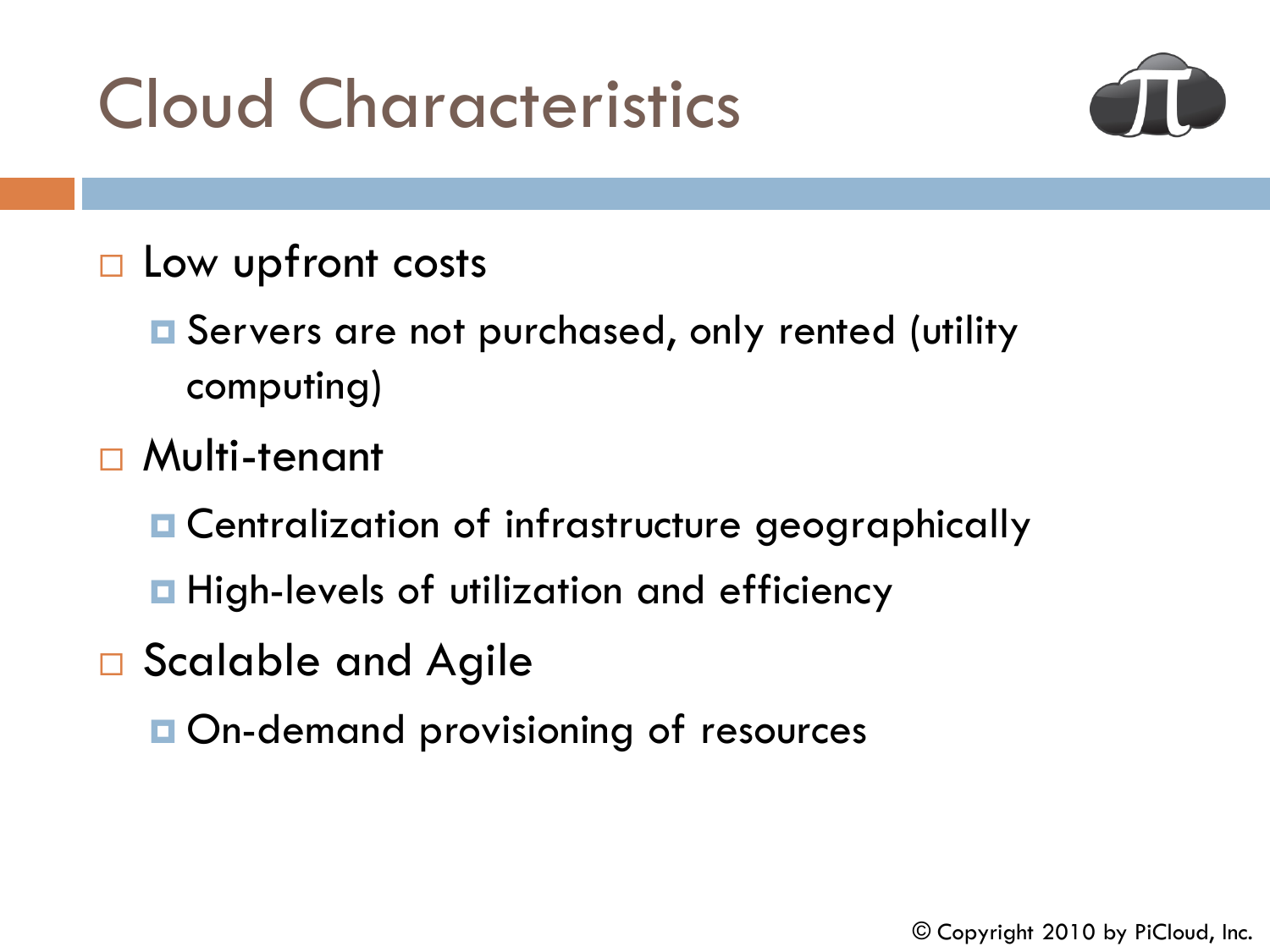## Computing Power History



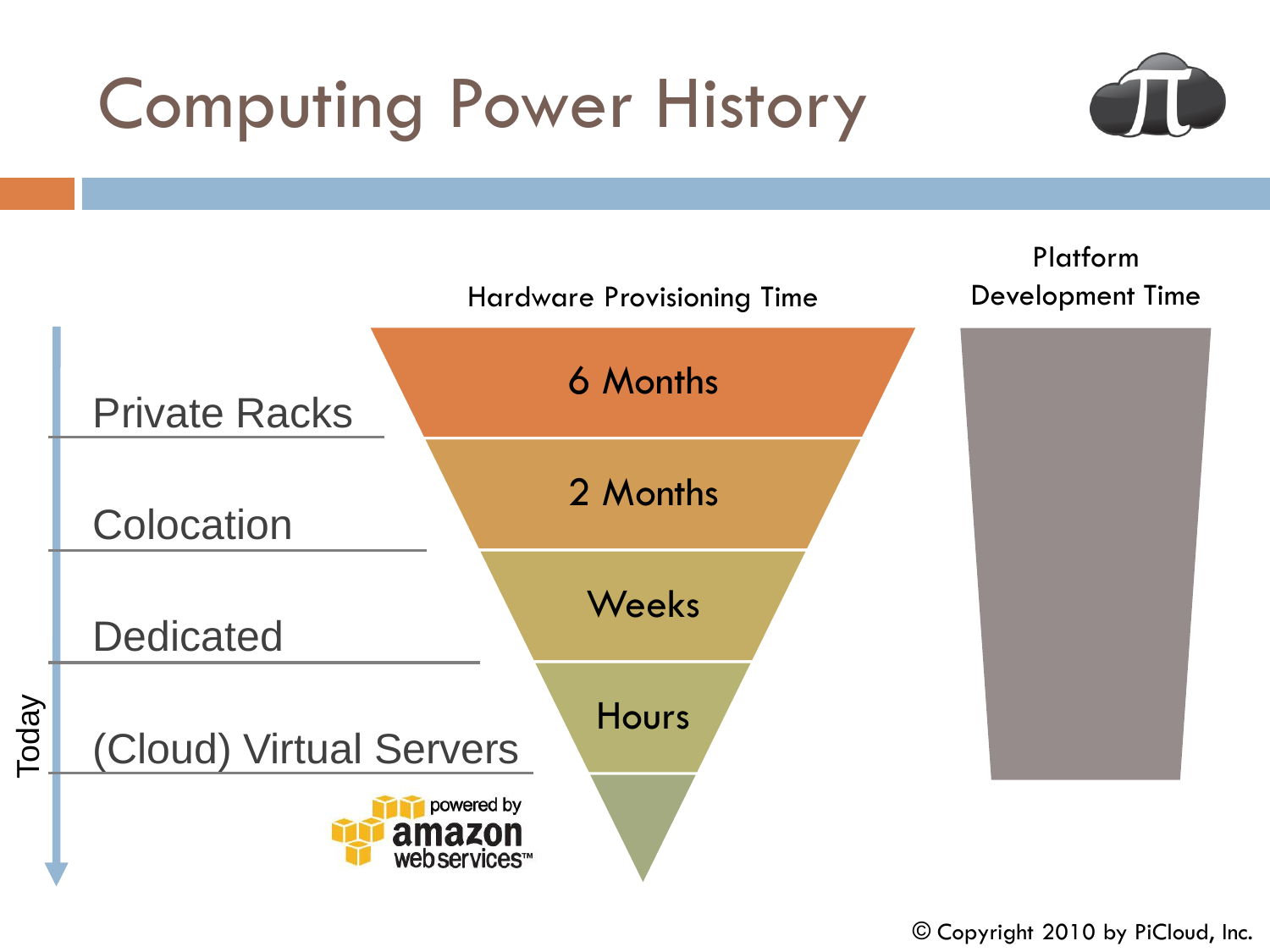### The Next Step



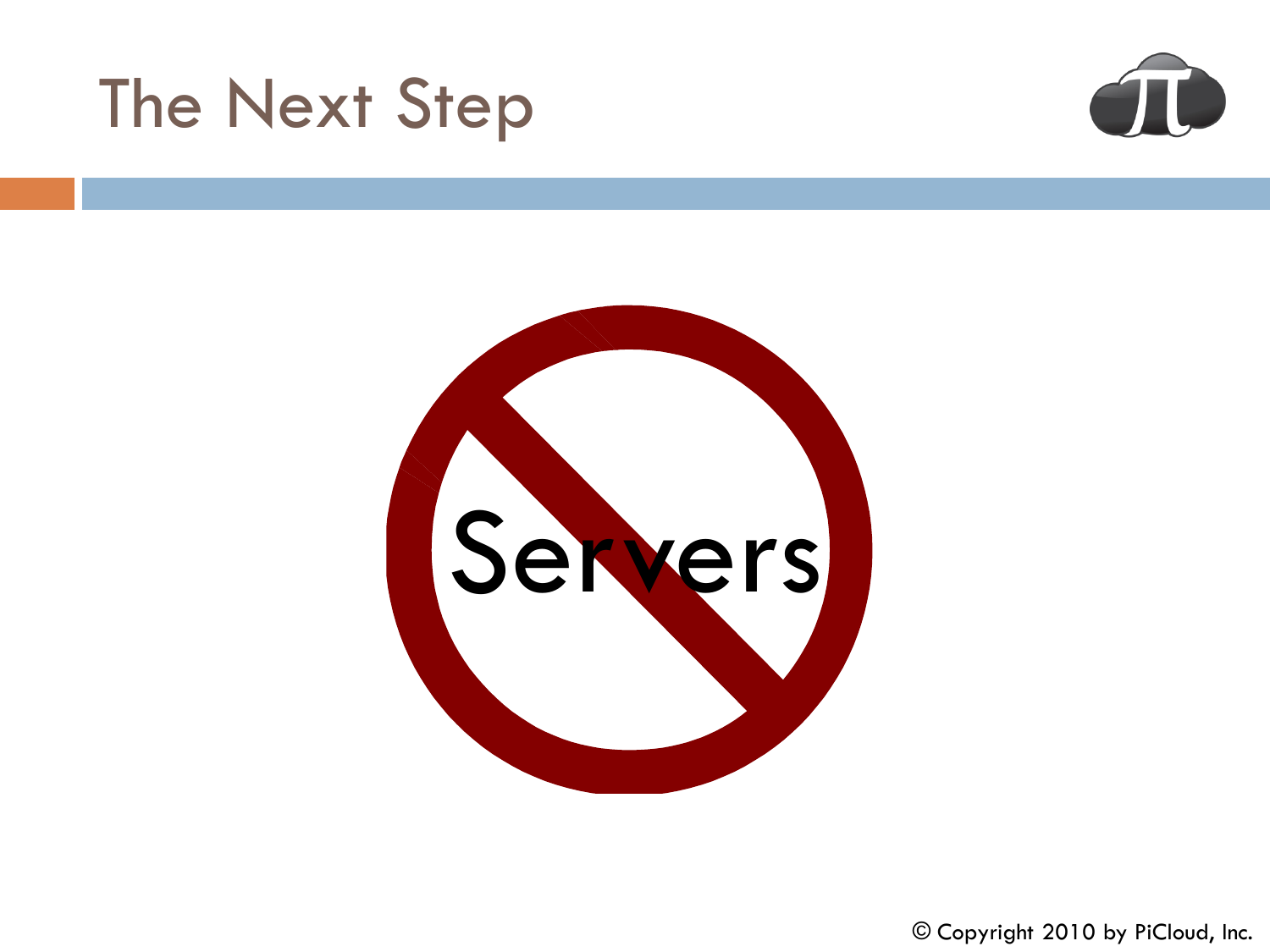



# Computing Power as a Utility



1000+ Cores



Always available Accessible in seconds

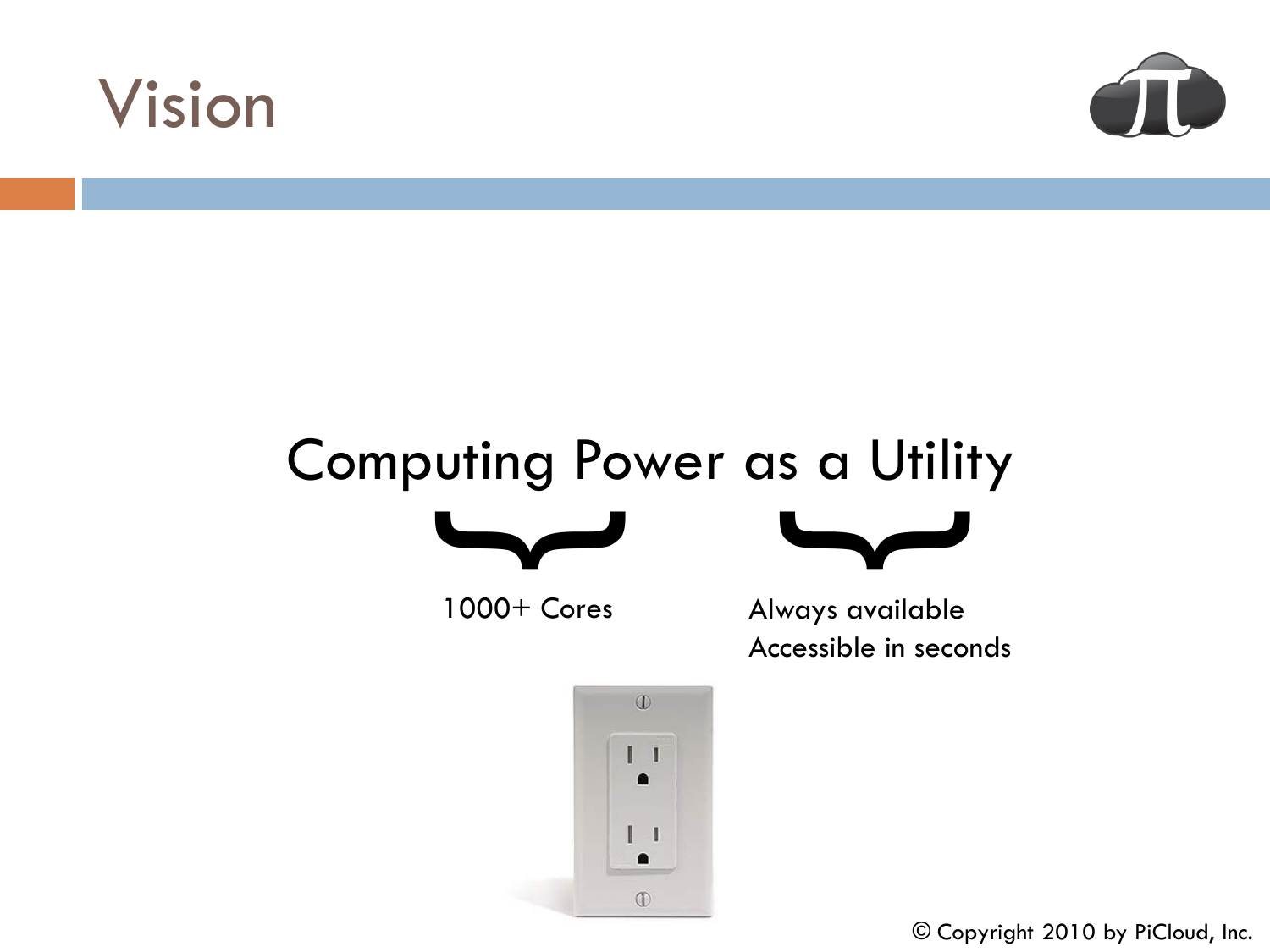



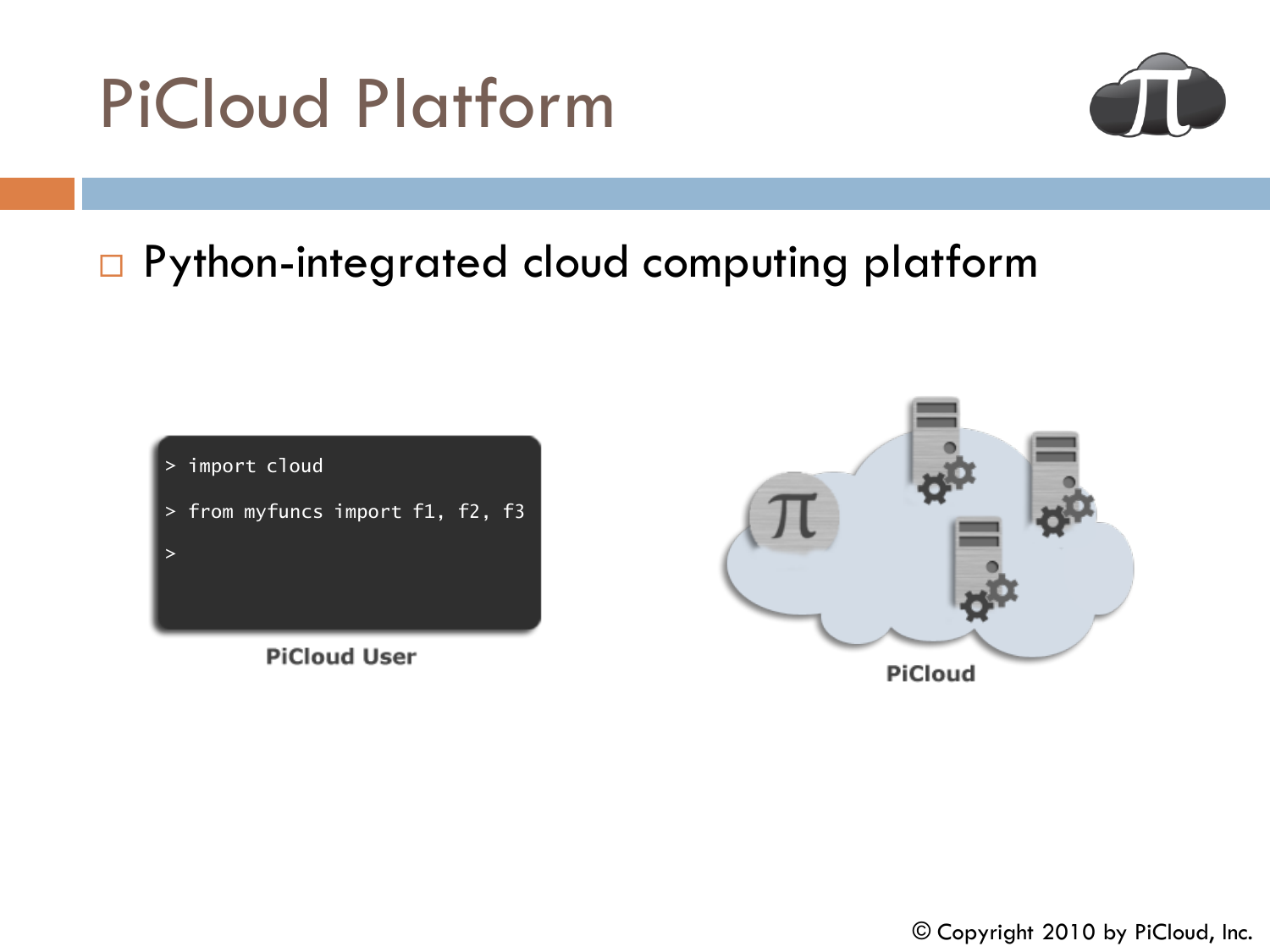

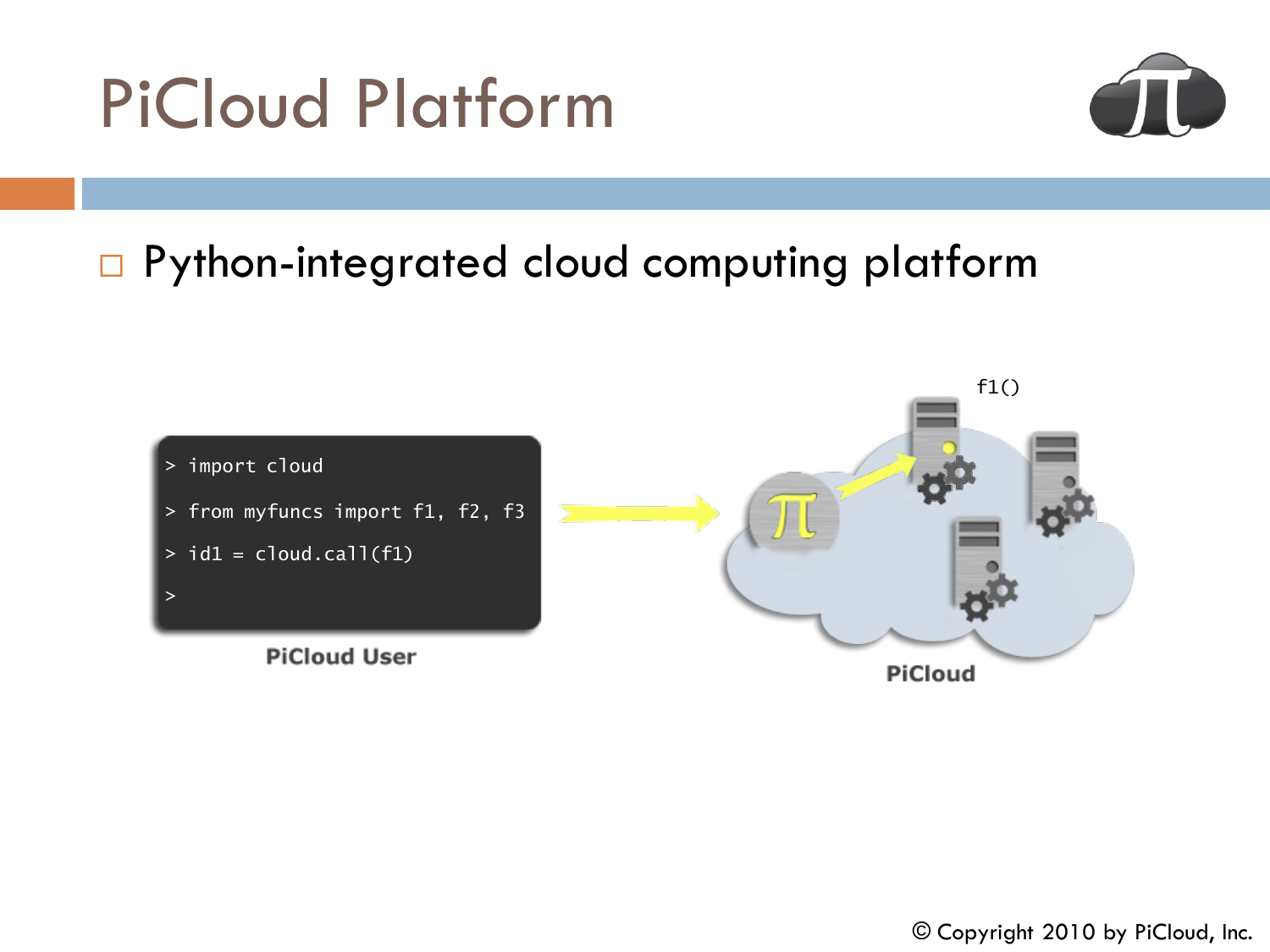

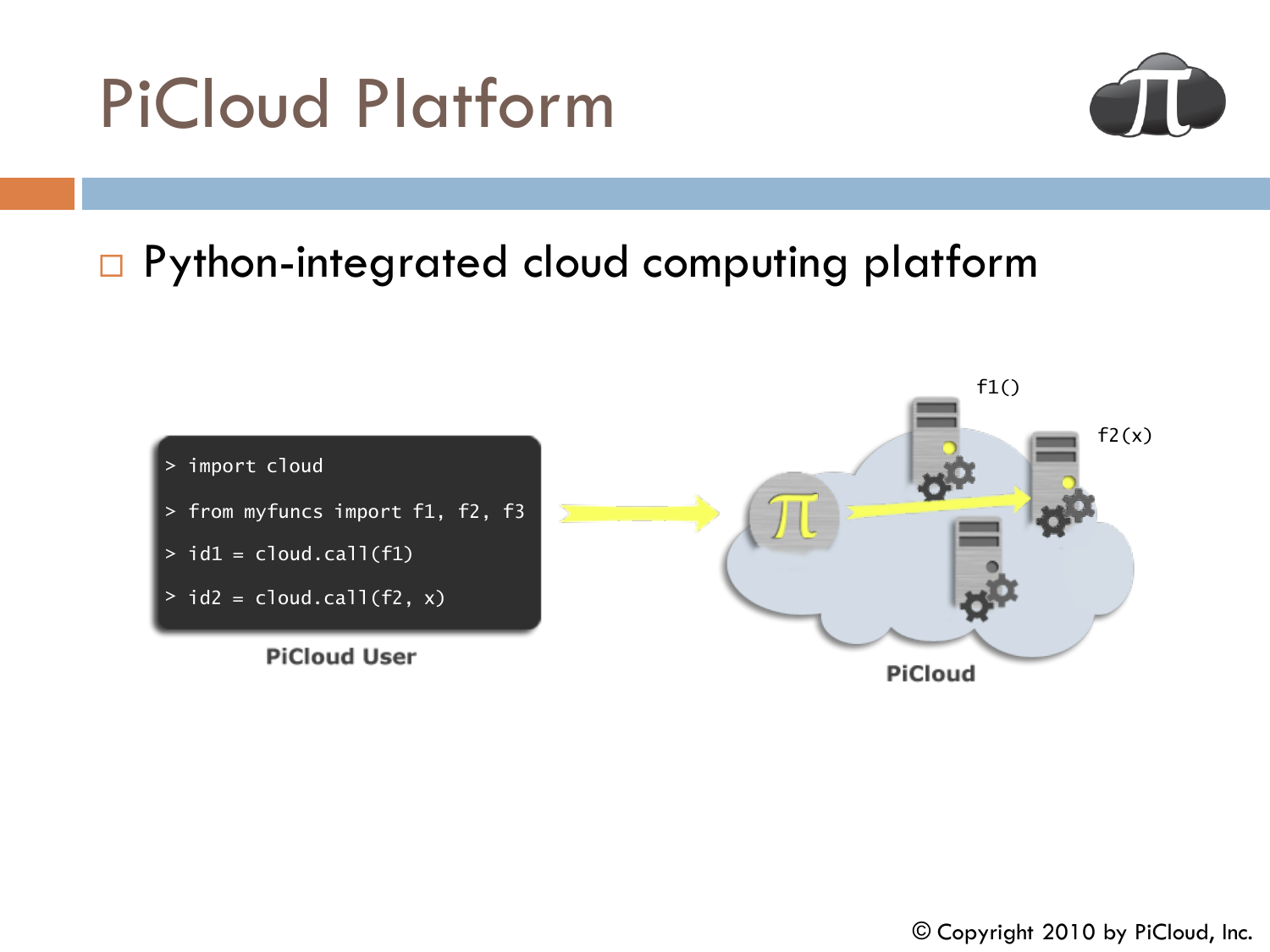

### □ Python-integrated cloud computing platform

#### **Unified Monitoring**

| <b><i><u>OD</u>PICloud CONTROL PANEL</i></b><br>Welcome, Ken@Elkabany.com   Settings   Logou |                                                              |                                  |                                      |                                                                                                   |                                                                                                        |                                                                                                                 |
|----------------------------------------------------------------------------------------------|--------------------------------------------------------------|----------------------------------|--------------------------------------|---------------------------------------------------------------------------------------------------|--------------------------------------------------------------------------------------------------------|-----------------------------------------------------------------------------------------------------------------|
| <b>Get Started</b><br><b>API Keys</b>                                                        | <b>Displaying jobs</b><br>Starting with job ID: 250300       |                                  |                                      |                                                                                                   |                                                                                                        | Select a Job by ID<br>Go<br>Job ID:                                                                             |
| Q<br>Jobs<br><b>Analytics</b><br>Packages                                                    | 249027<br>249154<br>select: all clear<br>actions:<br>kill    | 249282<br>delete                 | 249409<br>249536                     | 249664<br>249791<br>249918                                                                        | 250300<br>250045<br>250173<br>expand/collapse map jobs<br>display: 10 20 30 50 100<br><< older refresh | Filters ?<br><b>Between Dates:</b><br>From: 2010-05-12<br>To:<br>2010-06-11                                     |
| Configuration                                                                                | id<br>$\Box$<br>250300                                       | key<br>parent<br>2               | hostname<br>coreofthebrain-d         | function<br>main .ffmpeg at <stdin>:1</stdin>                                                     | label<br>created<br>status<br>2010-6-7 22:14:58                                                        | Api Key:<br>Active                                                                                              |
| Payment<br>ਚ<br>Forums                                                                       | $\Box$<br>250299                                             | $\overline{2}$                   | coreofthebrain-d                     | main ffmpeg at <stdin>:1</stdin>                                                                  | ✔<br>2010-6-7 22:14:37<br>$\blacktriangledown$                                                         | $\sqrt{2}$<br>$\sqrt{2}$ 26<br>$\sqrt{637}$                                                                     |
| ≎<br>Support                                                                                 | $\Box$<br>250298<br>$\Box$<br>map[250268,250297]             | $\overline{2}$<br>$\overline{2}$ | coreofthebrain-d<br>coreofthebrain-d | main ffmpeg at <stdin>:1<br/>main sq at /usr/bin/pi-console.py:274</stdin>                        | 2010-6-7 22:13:48<br>✔<br>$\overline{\mathcal{F}}$<br>2010-6-7 21:51:52                                | $\overline{v}$ 1379<br>Status:                                                                                  |
| <b>Documentation</b>                                                                         | $\Box$<br>map[250238,250267]<br>$\Box$<br>250237             | $\overline{2}$<br>$\overline{2}$ | coreofthebrain-d<br>coreofthebrain-d | main sq at /usr/bin/pi-console.py:274<br>main .hi at <stdin>:1</stdin>                            | 2010-6-7 21:51:29<br>✔<br>2010-6-7 0:32:10<br>Ø                                                        | <b>网络</b> queued<br>$\boxed{v}$ a <sup><math>\star</math></sup> processing<br>$\nabla \blacktriangleright$ done |
|                                                                                              | $\Box$<br>250236<br>$\Box$<br>250235                         | $\overline{2}$<br>$\overline{2}$ | coreofthebrain-d<br>braincore-m      | main ___ <lambda> at <stdin>:1<br/>_main_.<lambda> at <stdin>:1</stdin></lambda></stdin></lambda> | ✔<br>2010-6-6 22:36:31<br>2010-6-6 18:24:11<br>✔                                                       | $\nabla$ error<br><b>D</b> & killed<br>$\boxed{v}$ stalled ?                                                    |
|                                                                                              | $\Box$<br>250234                                             | $\overline{2}$                   | braincore-m                          | _main_. <lambda> at <stdin>:1</stdin></lambda>                                                    | $\overline{\mathcal{F}}$<br>2010-6-6 18:22:57                                                          | <b>▽ (</b> , waiting?<br>Label:                                                                                 |
|                                                                                              | $\Box$<br>map[249734,250233]<br>$\Box$<br>map[249634,249733] | $\overline{2}$<br>$\overline{2}$ | coreofthebrain-d<br>coreofthebrain-d | main sq at /usr/bin/pi-console.py:274<br>main sq at /usr/bin/pi-console.py:274                    | $\overline{\mathcal{F}}$<br>2010-6-3 2:33:33<br>$\blacktriangledown$<br>2010-6-3 2:33:9                | $\nabla$ No label                                                                                               |
|                                                                                              | $\Box$<br>map[249534,249633]<br>$\Box$<br>249533             | $\overline{2}$<br>$\overline{2}$ | coreofthebrain-d<br>coreofthebrain-d | main sq at /usr/bin/pi-console.py:274<br>_main_. <lambda> at <stdin>:1</stdin></lambda>           | 2010-6-3 2:32:54<br>$\overline{\mathcal{F}}$<br>$\blacktriangledown$<br>2010-6-1 22:47:35              |                                                                                                                 |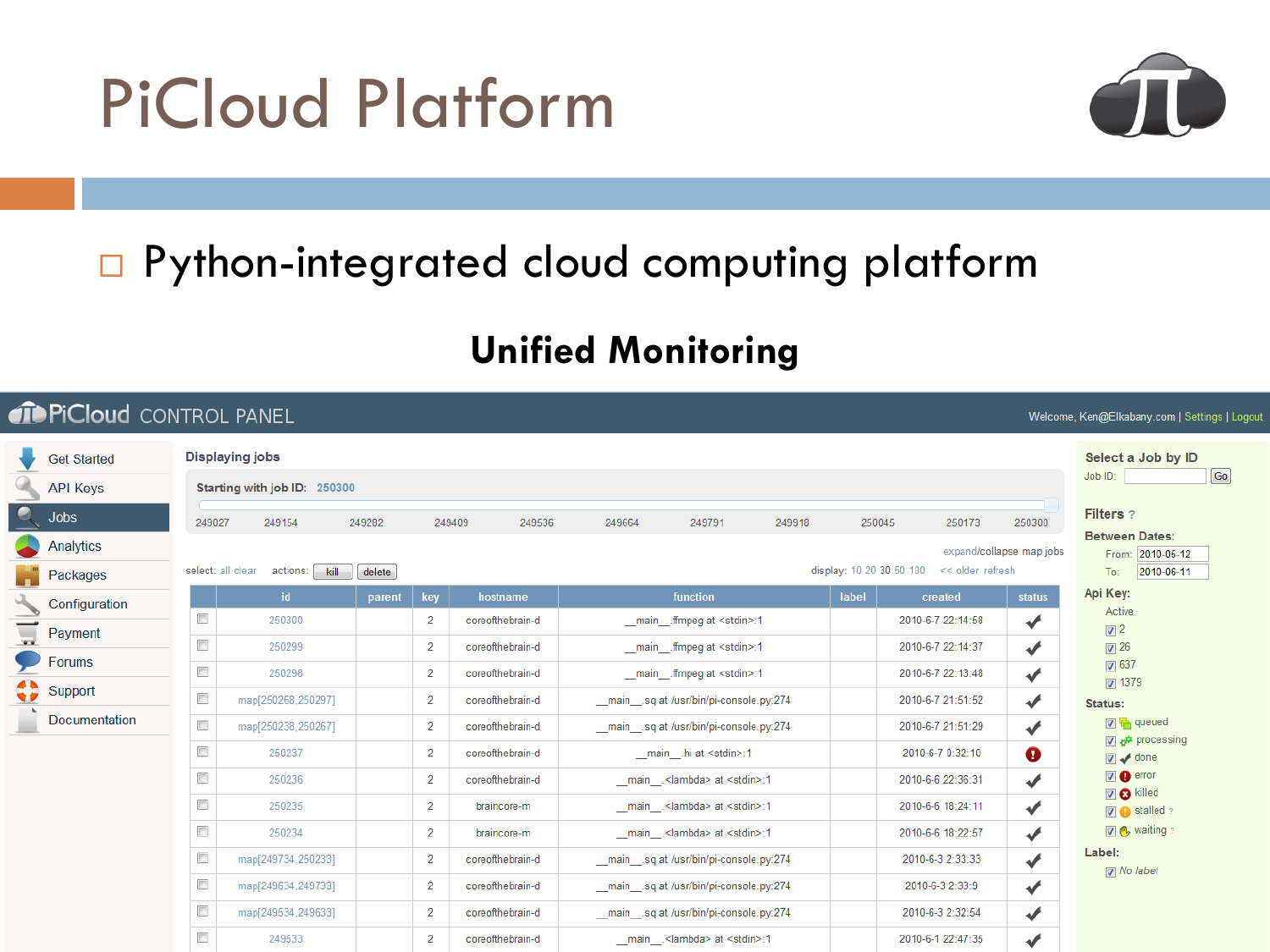### PiCloud in Action



#### □ AutoTagger

**E** Facebook photo-tagging assistant



#### Basic Functionality

- □ Detect and extract faces from a single photo
- Repeatedly apply face detection to all photos in an album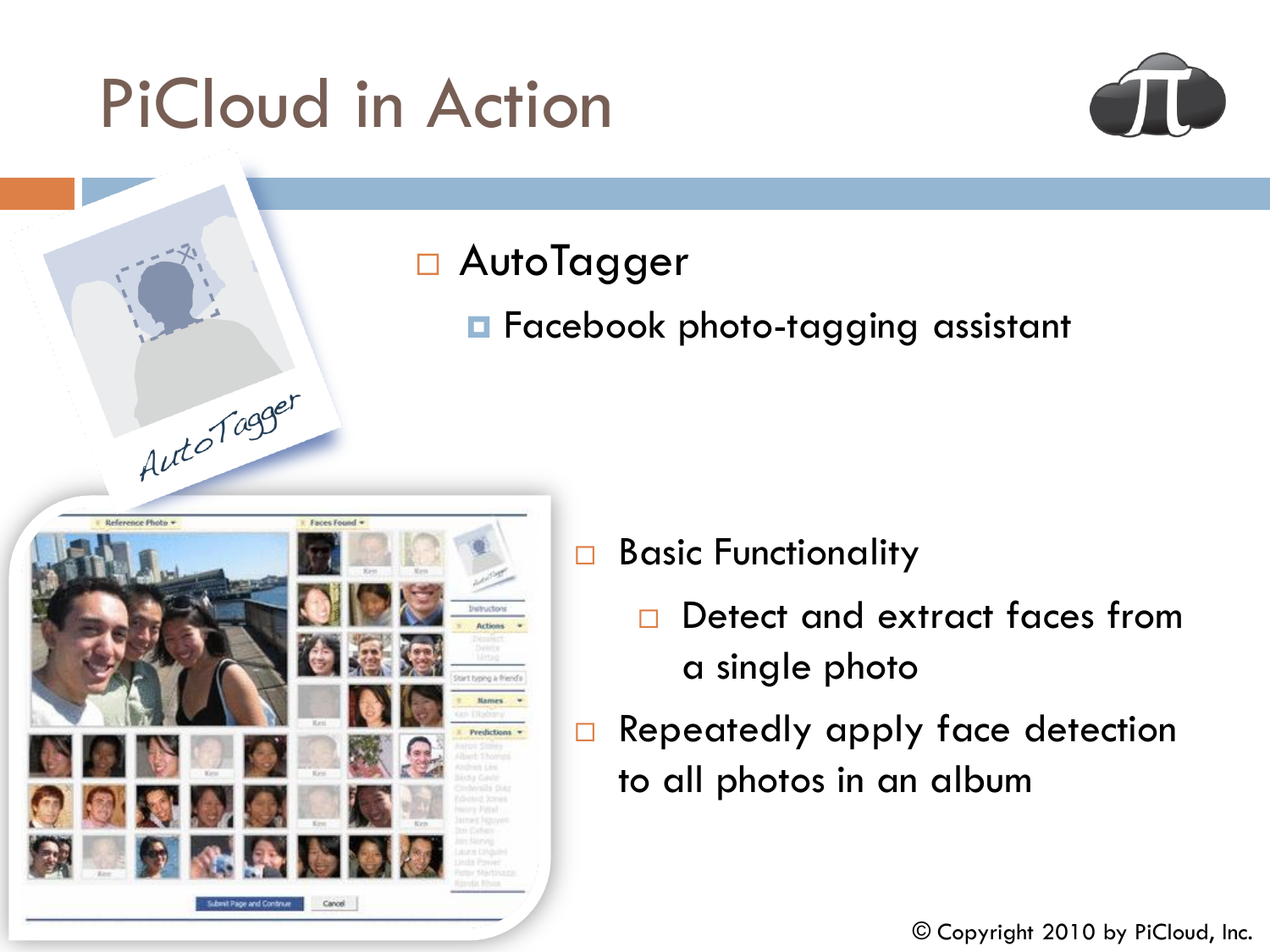



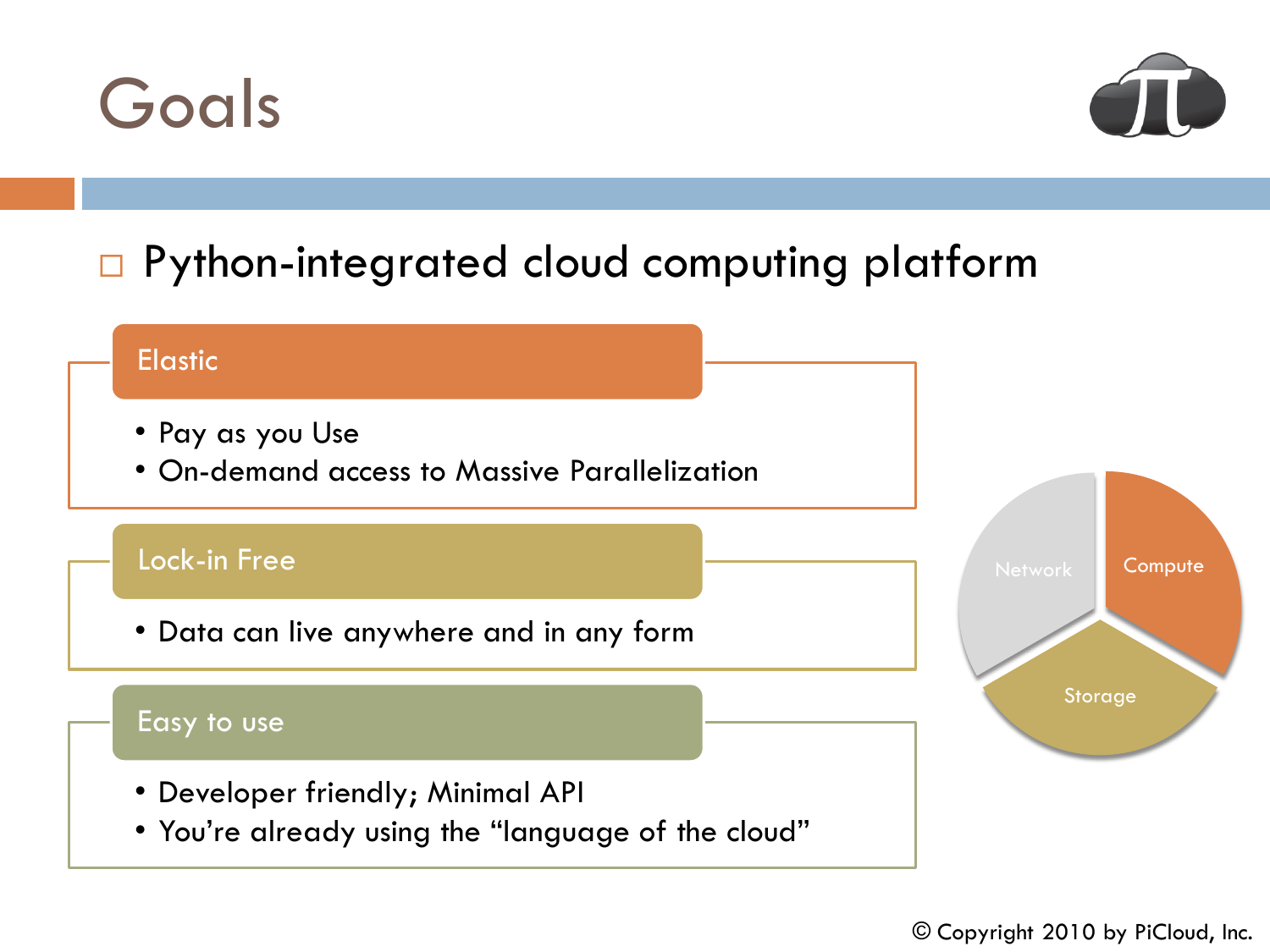### Architecture



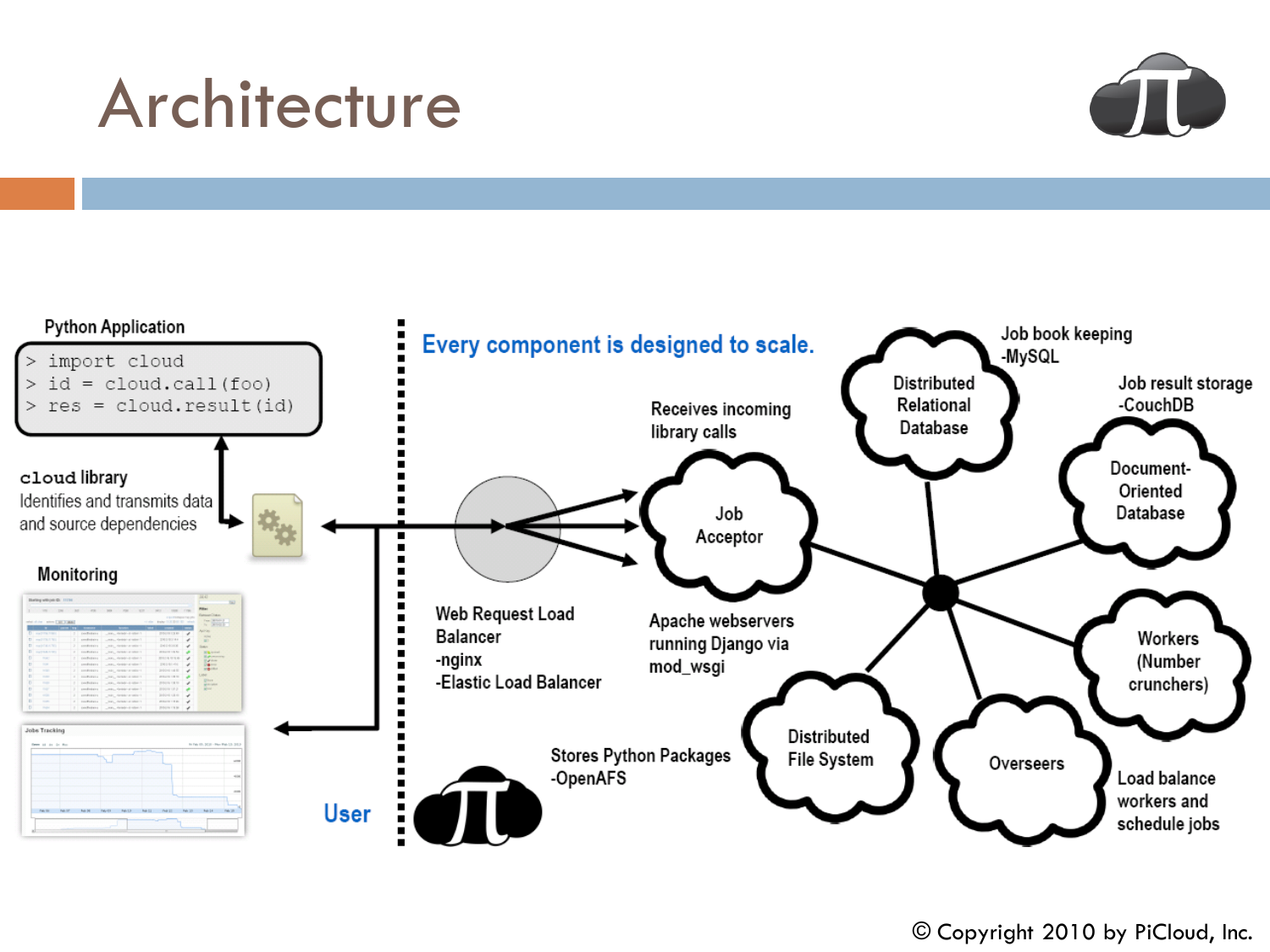## Scientific Computing

- **D We use the Enthought Python Distribution CENTHOWGHT**  $\blacksquare$  Includes  $75+$  of the latest scientific packages Numpy, Scipy
- □ PiCloud can accelerate all parallelizable computation
	- **Protein Analysis**
	- **□ Cryptography**
	- Astronomical and geological data analysis
	- **E** Neural readings analysis